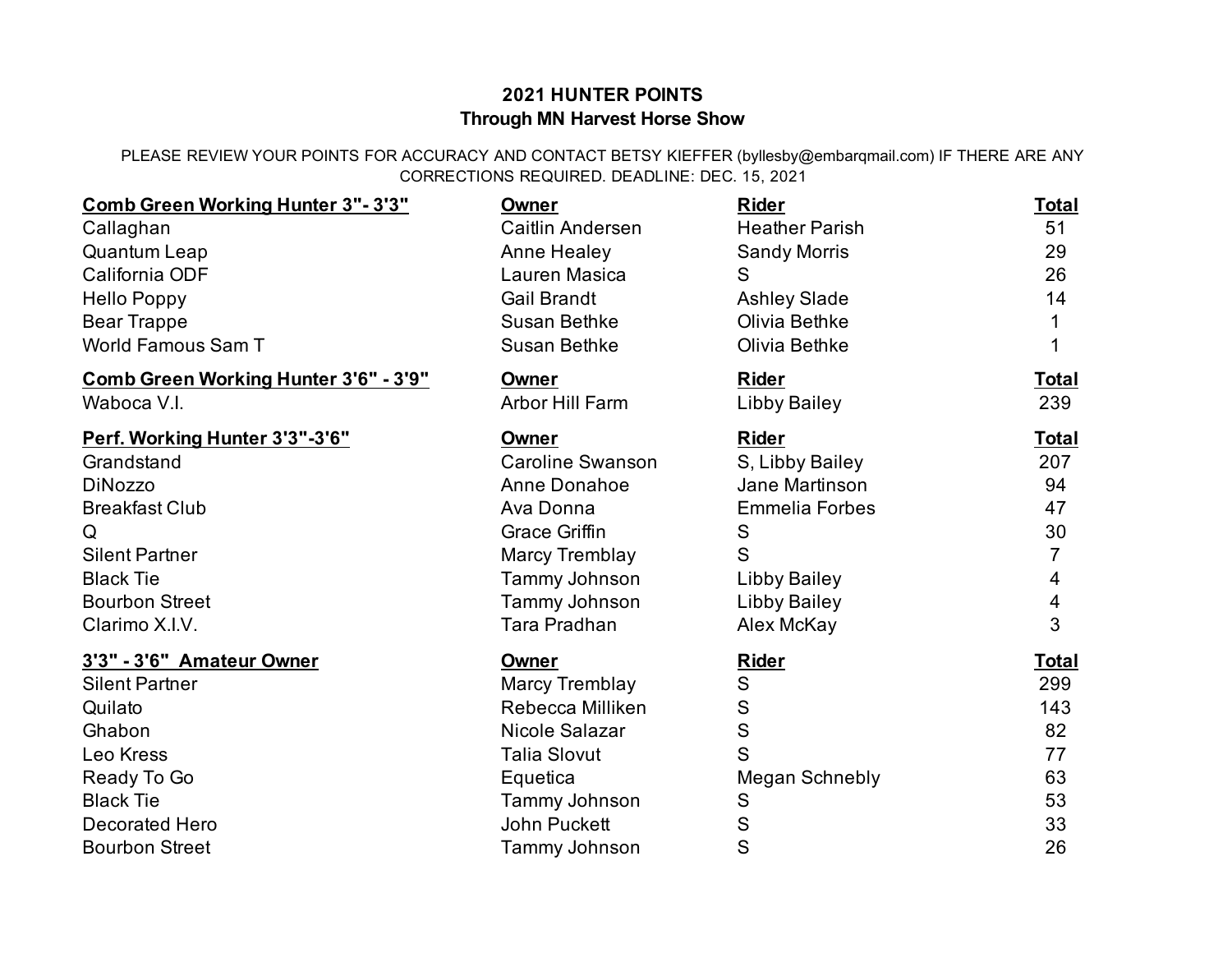| 3'3"-3'6" Jr Working Hunter            | Owner                   | <b>Rider</b>  | <b>Total</b> |
|----------------------------------------|-------------------------|---------------|--------------|
| Waboca V.I.                            | <b>Arbor Hill Farm</b>  | Zoe Lampert   | 238          |
| Q                                      | <b>Grace Griffin</b>    | S             | 152          |
| <b>Kravitz E</b>                       | Sophie Rosenberg        | S             | 79           |
| Rockina                                | <b>Elyse Coatney</b>    | S             | 52           |
| <b>Breakfast Club</b>                  | Ava Donna               | S             | 43           |
| Trilogy                                | Abbie Leidig            | S             | 30           |
| Clarimo X.I.V. (Clacks)                | Tara Pradhan            | $\mathbf S$   | 29           |
| California ODF                         | Lauren Masica           | S             | 17           |
| <b>Comb Pony Working Hunter</b>        | Owner                   | <b>Rider</b>  | <u>Total</u> |
| <b>Small</b>                           |                         |               |              |
| Elite Honeybee                         | Wild Oak Farm           | Paloma Garcia | 22           |
| <b>Medium</b>                          |                         |               |              |
| Modern Love                            | <b>Gabrielle Lewis</b>  | S             | 161          |
| <b>Billabong</b>                       | <b>Addison Detor</b>    | ${\sf S}$     | 127          |
| <b>AVF's Secret Agent Man</b>          | Sarah Allerheiligen     | S             | 29           |
| Good Night Moon                        | Kathryn Houge           | S             | 18           |
| Large                                  |                         |               |              |
| <b>Tell Me</b>                         | <b>Emily Okey</b>       | S             | 125          |
| <b>Child Working Hunter Horse 14 -</b> | Owner                   | <b>Rider</b>  | Total        |
| Grandstand                             | <b>Caroline Swanson</b> | ${\mathsf S}$ | 210          |
| Grandiose                              | <b>Annie Marvin</b>     | S             | 74           |
| <b>Bel Salto</b>                       | <b>Bella Castro</b>     | S             | 39           |
| Jukebox                                | <b>Caroline Swanson</b> | S             | 27           |
| California ODF                         | Lauren Masica           | S             | 25           |
| Prophet 55                             | CoCo Ciardelli          | S             | 11           |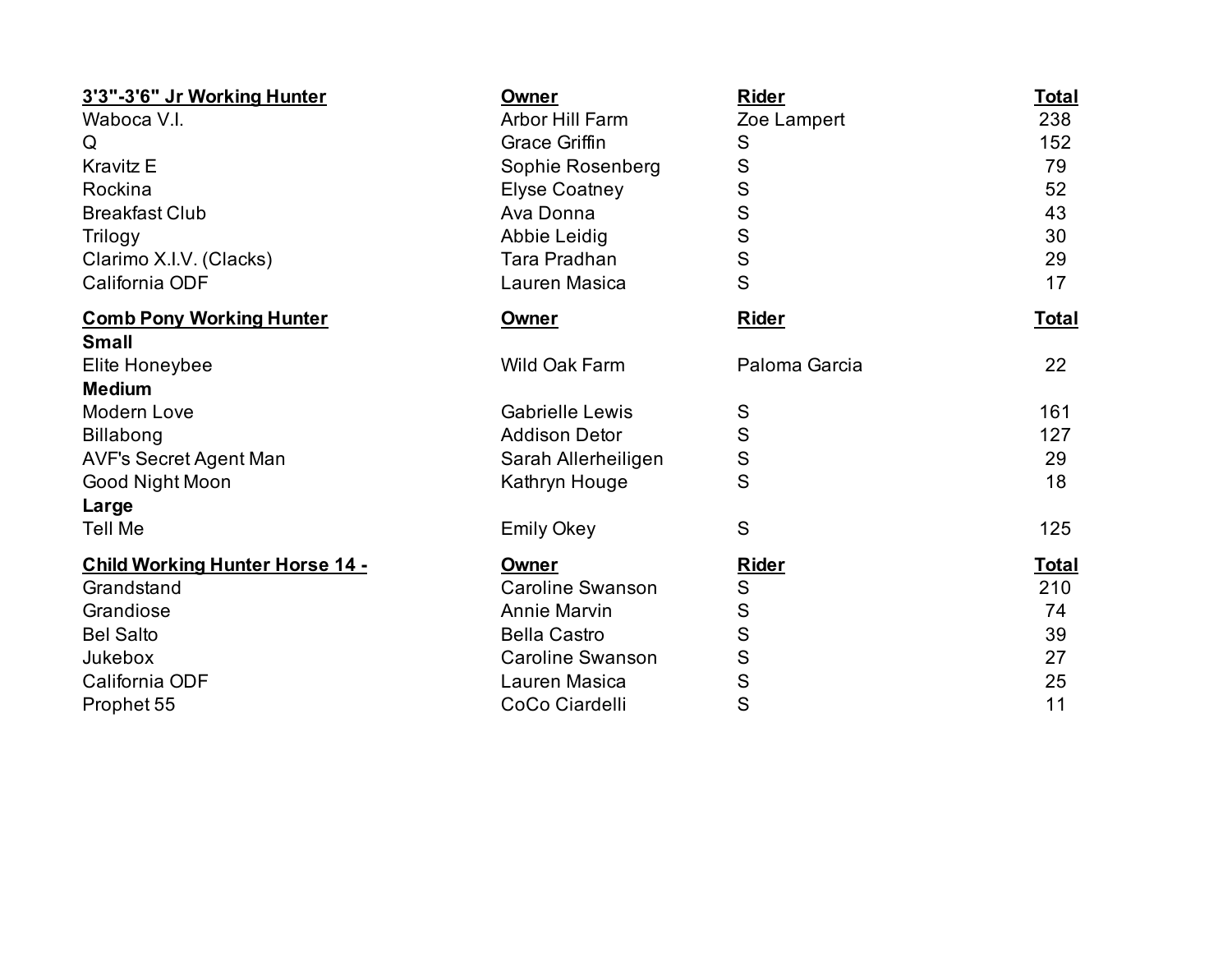| <b>Child Working Hunter Horse 15 - 17</b> | Owner                         | <b>Rider</b>            | <b>Total</b> |
|-------------------------------------------|-------------------------------|-------------------------|--------------|
| <b>Happy Hour</b>                         | Muffy Babcock Lokowich        | Alex Lokowich           | 186          |
| Clarimo X.I.V. (Clacks)                   | Tara Pradhan                  | S                       | 133          |
| Don't Worry D'Orival                      | Abigail Nelsen                | S                       | 99           |
| Pop Quiz                                  | <b>Cora Theis</b>             | S                       | 74           |
| Three Cups Half and Half                  | Lauren McLain                 | S                       | 67           |
| Polly What I Want                         | <b>Isabella Barrios</b>       | S                       | 15           |
| Forest                                    | <b>Grace Griffin</b>          | S                       | 11           |
| Cupid (NES)                               | Quinn Lee-O'Halloran          | $\overline{\mathsf{S}}$ | 36           |
| <b>Child Working Hunter Pony</b>          | <b>Owner</b>                  | <b>Rider</b>            | <b>Total</b> |
| <b>Small/Medium</b>                       |                               |                         |              |
| Goodnight Moon                            | Kathryn Houge                 | ${\mathsf S}$           | 90           |
| Crown Me                                  | Nadia Kirschbaum              | S                       | 44           |
| Elite Honeybee                            | <b>Wild Oak Farm</b>          | Paloma Garcia           | 34           |
| <b>Mission Impossible</b>                 | <b>Madisson Walker</b>        | S                       | 33           |
| Modern Love                               | <b>Gabrielle Lewis</b>        | S                       | 26           |
| Large                                     |                               |                         |              |
| <b>Tell Me</b>                            | <b>Emily Okey</b>             | ${\mathsf S}$           | 72           |
| <b>Sham's Celtic Knite</b>                | Mikayla Geragi                | S                       | 35           |
| Posh (NES)                                | Reghan Brandt                 | S                       | 13           |
| <b>Adult Amateur 18-35</b>                | <b>Owner</b>                  | <b>Rider</b>            | <b>Total</b> |
| As Luck Would Have It                     | <b>Spring Meadow Farm LLC</b> | Kaylyn Cody             | 150          |
| Moe Money Moe Problems (NES)              | Emma Orndorf                  | S                       | 8            |
| <b>Adult Amateur 36-49</b>                | Owner                         | <b>Rider</b>            | <b>Total</b> |
| Social Butterfly                          | Lisa Brustman                 | ${\mathsf S}$           | 184          |
| Lucky Charm                               | <b>Beth Flaherty</b>          | ${\mathsf S}$           | 102          |
| Ingo Von Den Bisschop                     | Meegan Snyder                 | S                       | 78           |
| Ready To Go                               | Equetica                      | Megan Schnebly          | 20           |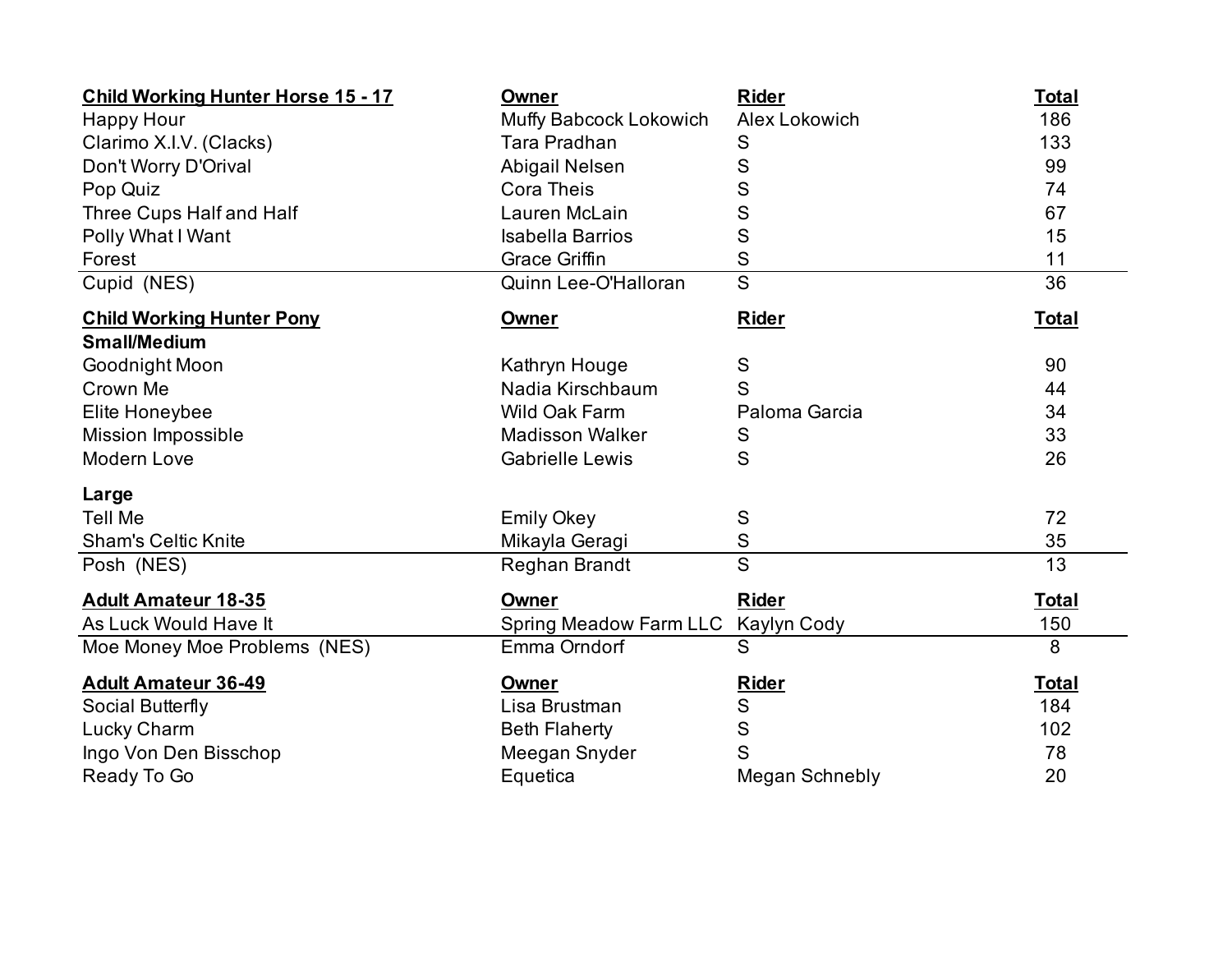| <b>Adult Amateur 50+</b>             | Owner                     | <b>Rider</b>            | <b>Total</b>   |
|--------------------------------------|---------------------------|-------------------------|----------------|
| <b>Black Tie</b>                     | Tammy Johnson             | S                       | 207            |
| <b>High Time</b>                     | Patti Nelson              | S                       | 124            |
| <b>Bourbon Street</b>                | Tammy Johnson             | $\mathsf S$             | 81             |
| Harvest Moon AKA Always a Big Choice | Sarah Nelson              | S                       | 73             |
| Evita                                | <b>Sue Novak</b>          | $\mathbf S$             | 65             |
| Cordiarado                           | <b>Sharon Golden</b>      | $\mathsf{S}$            | 32             |
| City Lights on Mars                  | Jan Olson                 | S                       | 21             |
| USHJA 2'                             | Owner                     | <b>Rider</b>            | <b>Total</b>   |
| Million-\$1-Baby                     | Caitlin Andersen          | <b>Heather Parish</b>   | 51             |
| <b>Promises Kept</b>                 | <b>Stacy Sanderson</b>    | Samantha Gruen          | 34             |
| Worth Z Wait                         | Jean Laurent              | <b>Ashley Slade</b>     | 7              |
| Dakota Prairie Eagle                 | Laura Kenyon-Schmidt      | <b>Finleigh Schmidt</b> | 4              |
| Nasini Z (NES)                       | Lauren Wood               | Jeffrey Tow Arnett      | $\overline{7}$ |
| <b>USHJA 2'3"</b>                    | <b>Owner</b>              | <b>Rider</b>            | <u>Total</u>   |
| <b>Billabong</b>                     | <b>Addison Detor</b>      | S                       | 56             |
| Cloud <sub>9</sub>                   | <b>Madaleine Lewis</b>    | ${\sf S}$               | 36             |
| Good Night Moon                      | Kathryn Houge             | S                       | 35             |
| <b>Gone Country</b>                  | E Kieffer                 | Dan Urban               | 27             |
| Meant to be Chocolate                | <b>Gail Brandt</b>        | Nora Huseth             | 25             |
| Modern Love                          | <b>Gabrielle Lewis</b>    | S                       | 24             |
| Balou Q (Blissfully High)            | <b>Arbor Hill Farm</b>    | <b>Libby Bailey</b>     | 24             |
| Romario                              | <b>Dandelion Farm LLC</b> | <b>Emmelia Forbes</b>   | 10             |
| Mackey                               | Emma Eisenmann            | ${\sf S}$               | 7              |
| Rory                                 |                           |                         |                |
|                                      | Alex McKay                | ${\sf S}$               | 4              |
| Quintessential (NES)                 | Lydia Beaver              | $\overline{S}$          | 22             |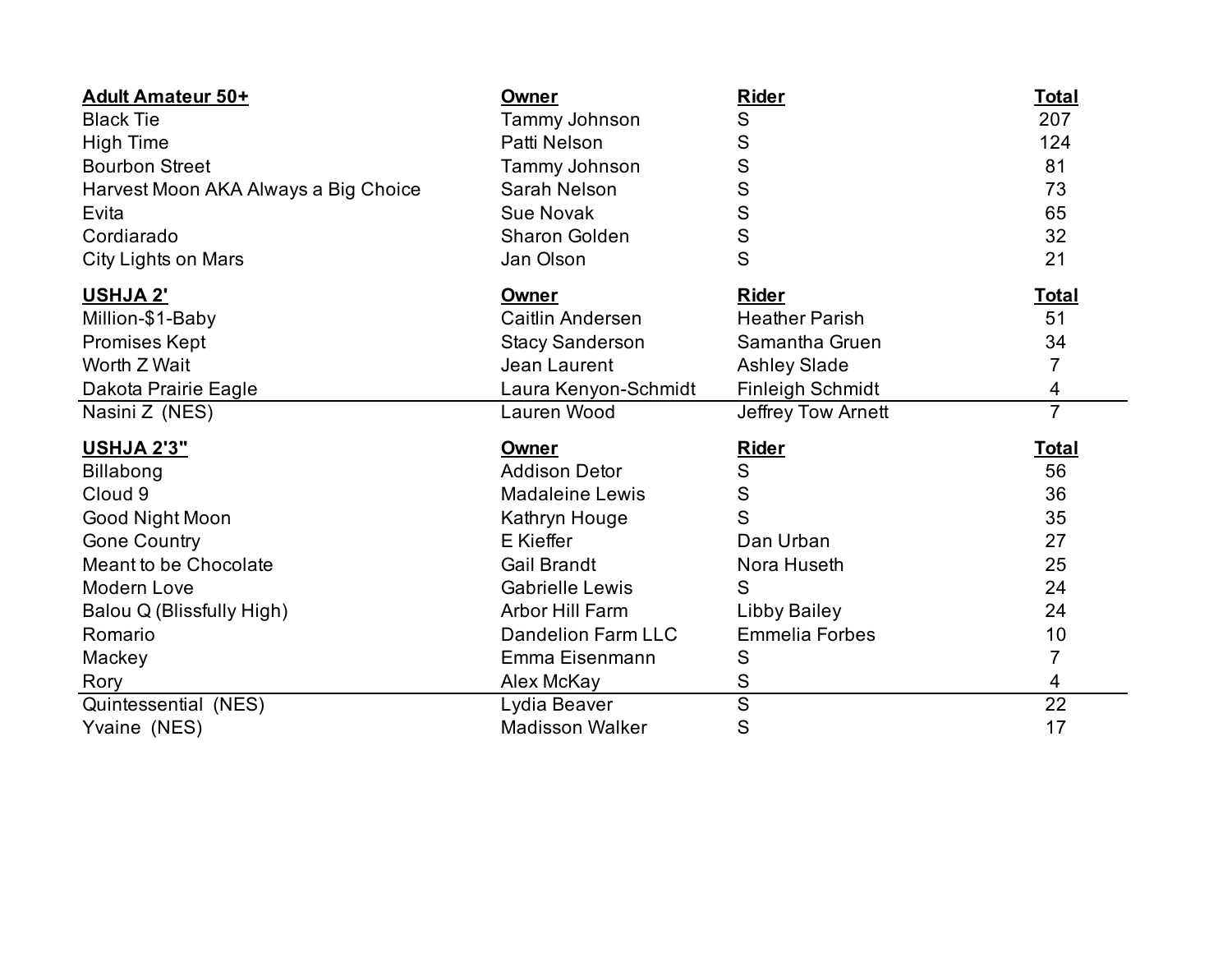| <b>USHJA 2'6"</b>         | Owner                        | <b>Rider</b>               | <u>Total</u> |
|---------------------------|------------------------------|----------------------------|--------------|
| <b>Gone Country</b>       | <b>Betsy Kieffer</b>         | Dan Urban, Gail Nederostek | 181          |
| Hofmeister                | Greg Novak                   | Nick Novak, Ashley Slade   | 94           |
| Independence              | Savannah Erickson            | S                          | 59           |
| <b>Billabong</b>          | <b>Addison Detor</b>         | S                          | 36           |
| <b>LEOtie</b>             | Eva Paskewich                | Libby Bailey               | 22           |
| <b>Breckenridge</b>       | <b>Emilie Watkins Condon</b> | Libby Bailey               | 16           |
| <b>Mission Impossible</b> | <b>Madisson Walker</b>       | S                          | 15           |
| Cloud 9                   | <b>Madeleine Lewis</b>       | Libby Bailey               | 14           |
| <b>Cruising Clover</b>    | <b>Harlow Burris</b>         | S                          | 11           |
| Ohren                     | Jeni McDermott               | <b>Tal Mizrahi</b>         | 10           |
| Beau Coup                 | <b>Terry Reed</b>            | S                          | 5            |
| Rohyren                   | Stephanie Gardner            | Katelyn Yoch               | 5            |
| Roosevelt FLT             | Linda Ostberg                | <b>Kelsey Ostberg</b>      | 4            |
| Rafferty L                | Nancy Giacchetti             | <b>Nick Novak</b>          | 4            |
| Take A Chance on Me       | Muffy Babcock Lokowich       | Poppy Lokowich             | 3            |
| Ranier                    | <b>Kim Davis</b>             | <b>Kirsten Priebe</b>      | 3            |
| Pop Quiz                  | <b>Cora Theis</b>            | S                          | 4            |
| Joker's Wild              | <b>Emily Fisher</b>          | S                          |              |
| Letter Made -- NES        | <b>Tracy Grandstrand</b>     | Tal Mizrahi                | 5            |
| Match Point -- NES        | <b>Missy Fedor</b>           | S                          |              |
| Sir Demi -- NES           | <b>Gretchen Erpelding</b>    | <b>Ashley Slade</b>        |              |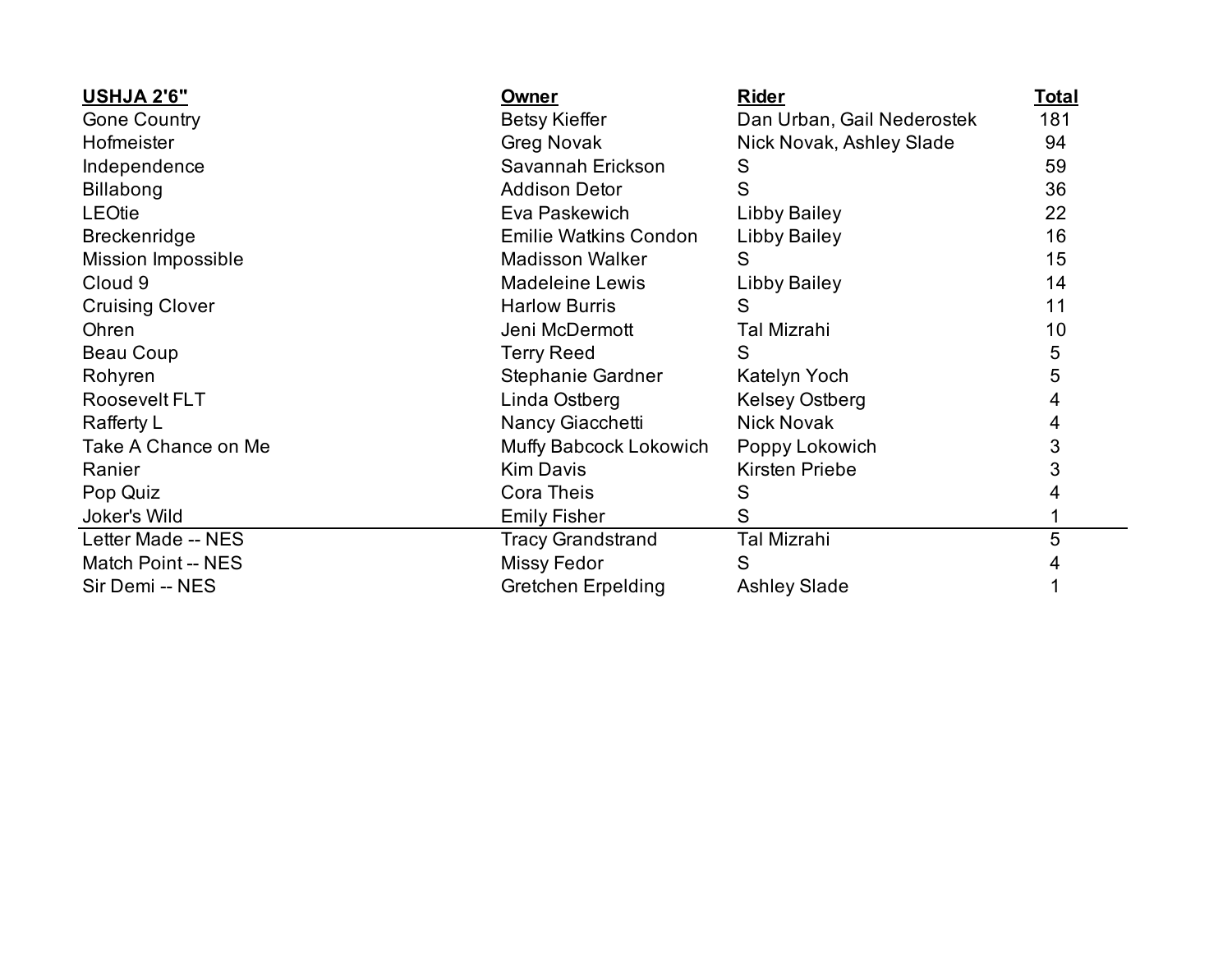| <b>USHJA 2'9"</b>                      | Owner                        | <b>Rider</b>          | <u>Total</u>   |
|----------------------------------------|------------------------------|-----------------------|----------------|
| <b>Breckenridge</b>                    | <b>Emilie Watkins Condon</b> | Libby Bailey          | 46             |
| Kieren                                 | <b>Tracy Grandstrand</b>     | Tal Mizrahi           | 41             |
| Don't Worry D'Orival                   | Abigail Nelsen               | S                     | 39             |
| Three Cups Half and Half               | Lauren McLain                | Libby Bailey          | 37             |
| Grandstand                             | <b>Caroline Swanson</b>      | S                     | 31             |
| <b>Tell Me</b>                         | <b>Emily Okey</b>            | S                     | 23             |
| Harvest Moon (AKA Always A Big Choice) | Sarah Nelson                 | S                     | 22             |
| Pop Quiz                               | <b>Cora Theis</b>            | S                     | 22             |
| <b>Hello Poppy</b>                     | <b>Gail Brandt</b>           | Mary Konu             | 22             |
| Grandiose                              | <b>Annie Marvin</b>          | <b>Kelsey Ostberg</b> | 21             |
| Prophet 55                             | CoCo Ciardella               | S                     | 20             |
| Leotie                                 | Eva Paskewich                | Alex McKAY            | 14             |
| <b>Happy Hour</b>                      | M B Lokowich                 | Tal Mizrahi           | 13             |
| Forest                                 | Grace Griffin                | S                     | 12             |
| <b>Vertical Ollie</b>                  | Kelly Volp                   | <b>Sandy Morris</b>   | 10             |
| <b>Bayview</b>                         | Lauren Wood                  | S                     | 6              |
| Evita                                  | <b>Sue Novak</b>             | <b>Ashley Slade</b>   | 3              |
| Ingo Von Den Bisschop                  | Meegan Snyder                | S                     | $\overline{2}$ |
| Woodrow (NES)                          | Mary Laurie                  | Kirsten Priebe        | 18             |
| Lally (NES)                            | Lauren Seybolt               | <b>Ashley Slade</b>   | 9              |
| Iron Butterfly L.C. (NES)              | Victoria Wise                | Libby Bailey          | 8              |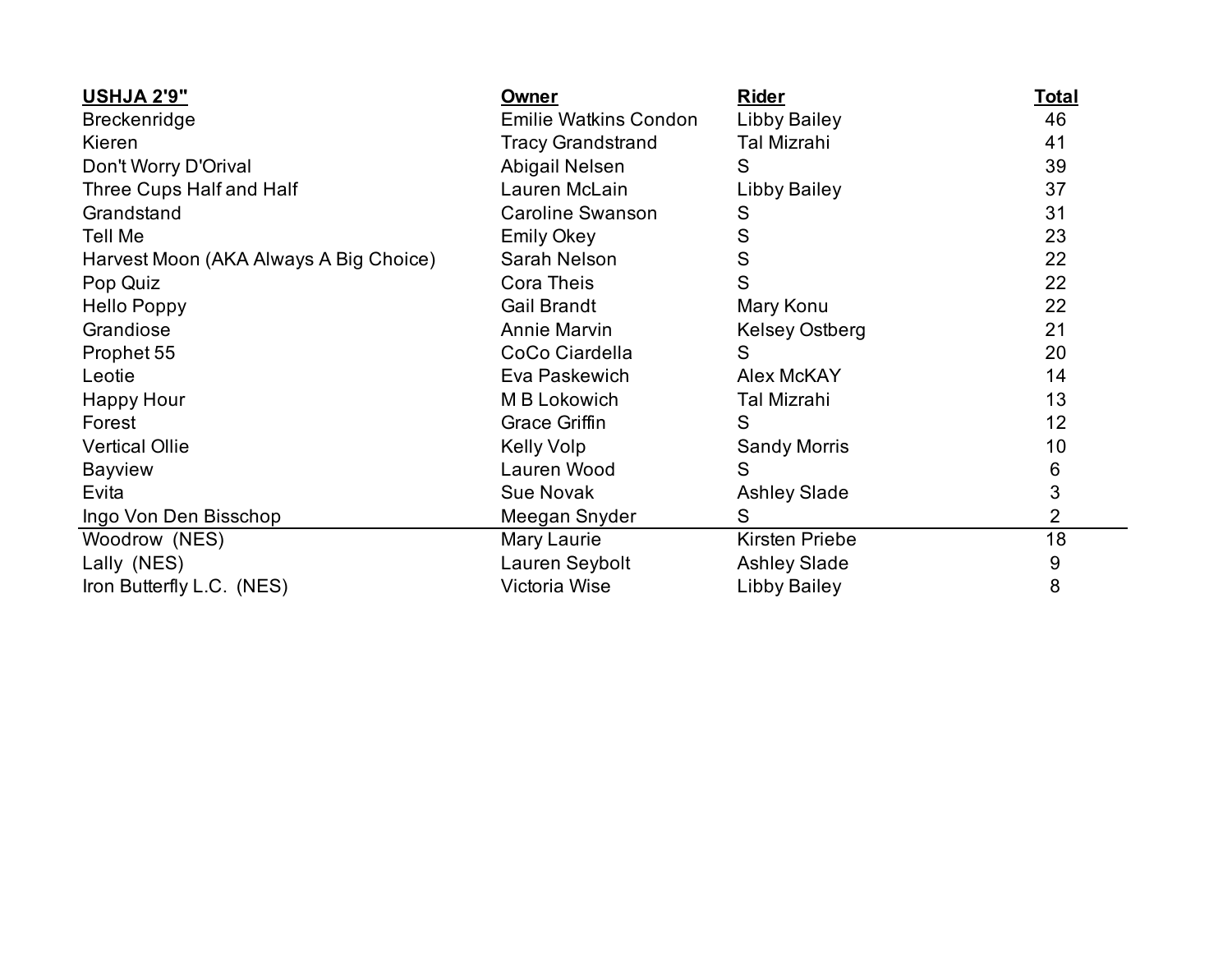| <b>USHJA 3'</b>            | Owner                         | <b>Rider</b>             | <b>Total</b> |
|----------------------------|-------------------------------|--------------------------|--------------|
| Evincible                  | Linda Ostberg                 | <b>Kelsey Ostberg</b>    | 135          |
| As Luck Would Have It      | <b>Spring Meadow Farm LLC</b> | Kaylyn Cody              | 95           |
| <b>Black Tie</b>           | Tammy Johnson                 | S                        | 82           |
| Leo Kress                  | <b>Talia Slovut</b>           | $\mathsf S$              | 66           |
| Social Butterfly           | Lisa Brustman                 | S                        | 59           |
| Ingo von den Bisschop      | Meegan Snyder                 | Nick Novak, Ashley Slade | 58           |
| Grandiose                  | <b>Annie Marvin</b>           | <b>Kelsey Ostberg</b>    | 45           |
| Clarimo X.I.V. (Clacks)    | Tara Pradhan                  | S                        | 34           |
| Evita                      | <b>Sue Novak</b>              | Nick Novak, Ashley Slade | 30           |
| <b>High Time</b>           | Patti Nelson                  | <b>Emmelia Forbes</b>    | 21           |
| Three Cups Half and Half   | Lauren McLain                 | <b>Libby Bailey</b>      | 20           |
| Ghabon                     | Nicole Salazar                | S                        | 18           |
| <b>Breakfast Club</b>      | Ava Donna                     | Mia Forbes               | 17           |
| <b>Kravitz E</b>           | Sophie Rosenberg              | <b>Emmelia Forbes</b>    | 13           |
| Lucky Charm                | <b>Beth Flaherty</b>          | S                        | 5            |
| <b>Bourbon Street</b>      | Tammy Johnson                 | S                        | $\mathbf 5$  |
| <b>Decorated Hero</b>      | John Puckett                  | <b>Emmelia Forbes</b>    | 5            |
| Cupid (NES)                | Quinn Lee O'Halloran          | S                        | 28           |
| <b>Thoroughbred Hunter</b> | <b>Owner</b>                  | <b>Rider</b>             | <b>Total</b> |
| <b>Happy Hour</b>          | Muffy Babcock Lokowich        | <b>Tal Mizrahi</b>       | 206          |
| <b>Bel Salto</b>           | <b>Bella Castro</b>           | S                        | 98           |
| City Lights on Mars        | Jan Olson                     | S. Heather Parish        | 98           |
| Lucky Charm                | <b>Beth Flaherty</b>          | <b>Tal Mizrahi</b>       | 95           |
| World Famous Sam T         | <b>Susan Bethke</b>           | Olivia Bethke            | 47           |
| <b>Bear Trappe</b>         | <b>Susan Bethke</b>           | Olivia Bethke            | 22           |
| Trilogy                    | Abbie Leidig                  | S                        | 16           |
| Pop Quiz                   | <b>Cora Theis</b>             | <b>Kirsten Priebe</b>    | 16           |
| All Riled Up               | Tal Mizrahi                   | S                        | 10           |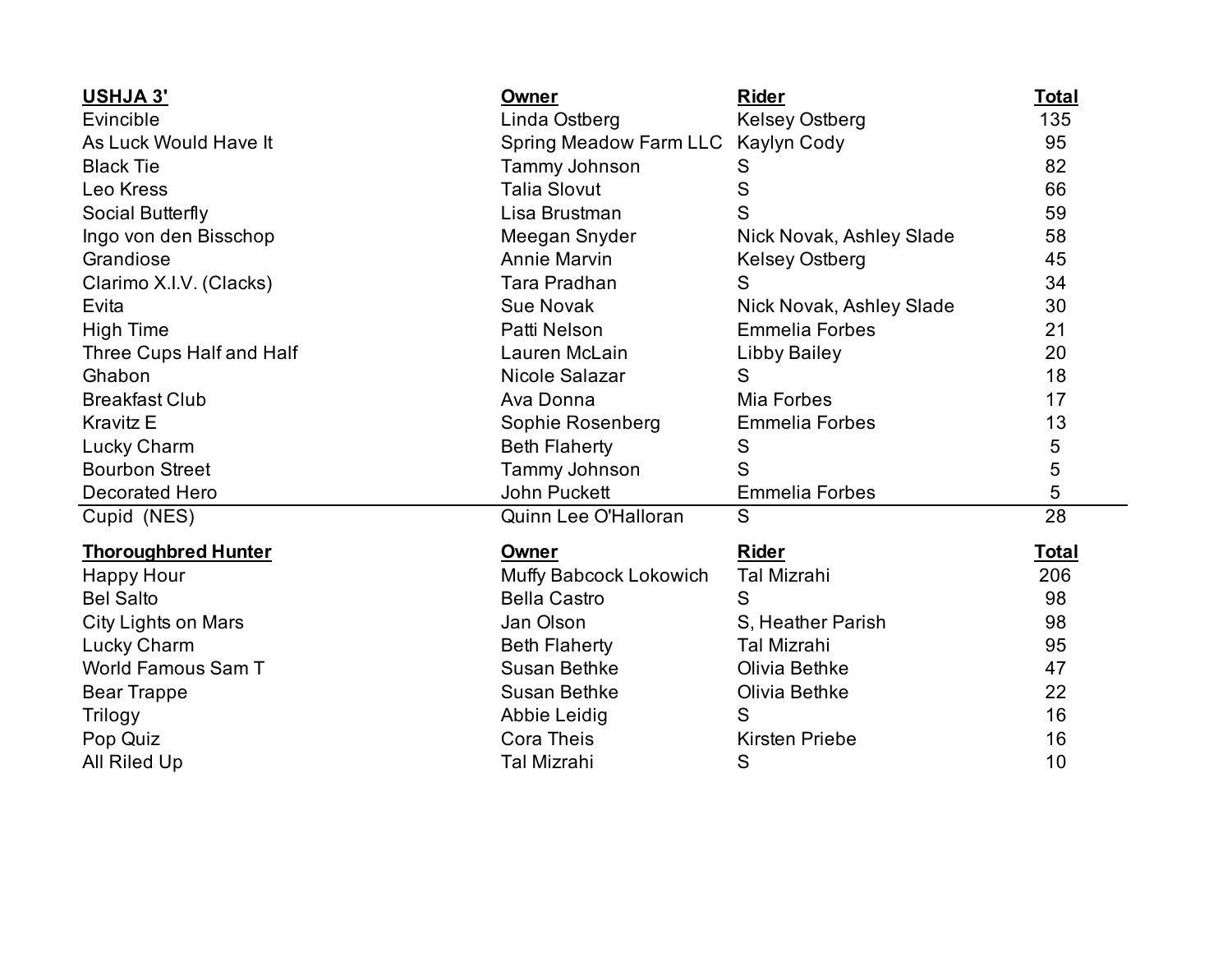| Long Stirrup 17 -           | <b>Owner</b>                 | <b>Rider</b>           | <b>Total</b> |
|-----------------------------|------------------------------|------------------------|--------------|
| <b>Cruising Clover</b>      | <b>Harlow Burris</b>         | S                      | 142          |
| <b>Cloud Nine</b>           | <b>Madeleine Lewis</b>       | S                      | 94           |
| Independence                | Savannah Erickson            | S                      | 90           |
| Take A Chance On Me         | Muffy Babcock Lokowich       | Poppy Lokowich         | 50           |
| Around the World            | Ella Kortkamp                | S                      | 49           |
| <b>LEOtie</b>               | Eva Paskewich                | S                      | 26           |
| Prophet 55                  | CoCo Ciardelli               | S                      | 21           |
| Pop Quiz                    | <b>Cora Theis</b>            | S                      | 12           |
| Letter Made (NES)           | <b>Tracy Grandstrand</b>     | <b>Madisson Walker</b> | 19           |
| Long Stirrup 18 +           | Owner                        | <b>Rider</b>           | <u>Total</u> |
| <b>Breckinridge</b>         | <b>Emilie Watkins Condon</b> | S                      | 66           |
| Beau Coup                   | <b>Terry Reed</b>            | S                      | 58           |
| Ranier                      | <b>Kim Davis</b>             | S                      | 47           |
| Ohren                       | Jeni McDermott               | S                      | 34           |
| <b>Opportunity Hunter</b>   | <b>Owner</b>                 | <u>Rider</u>           | <u>Total</u> |
| <b>Dirty Little Secrets</b> | Melanie Johnson              | Rowan Johnson          | 13           |
| <b>Barracuda</b>            | Melanie Johnson              | Felix Johnson          | 9            |
| <b>Promises Kept</b>        | <b>Stacy Sanderson</b>       | Samantha Gruen         | 3            |
| A Major Superstar           | <b>Sandy Morris</b>          | Abby Jansen            | 2            |
|                             |                              |                        |              |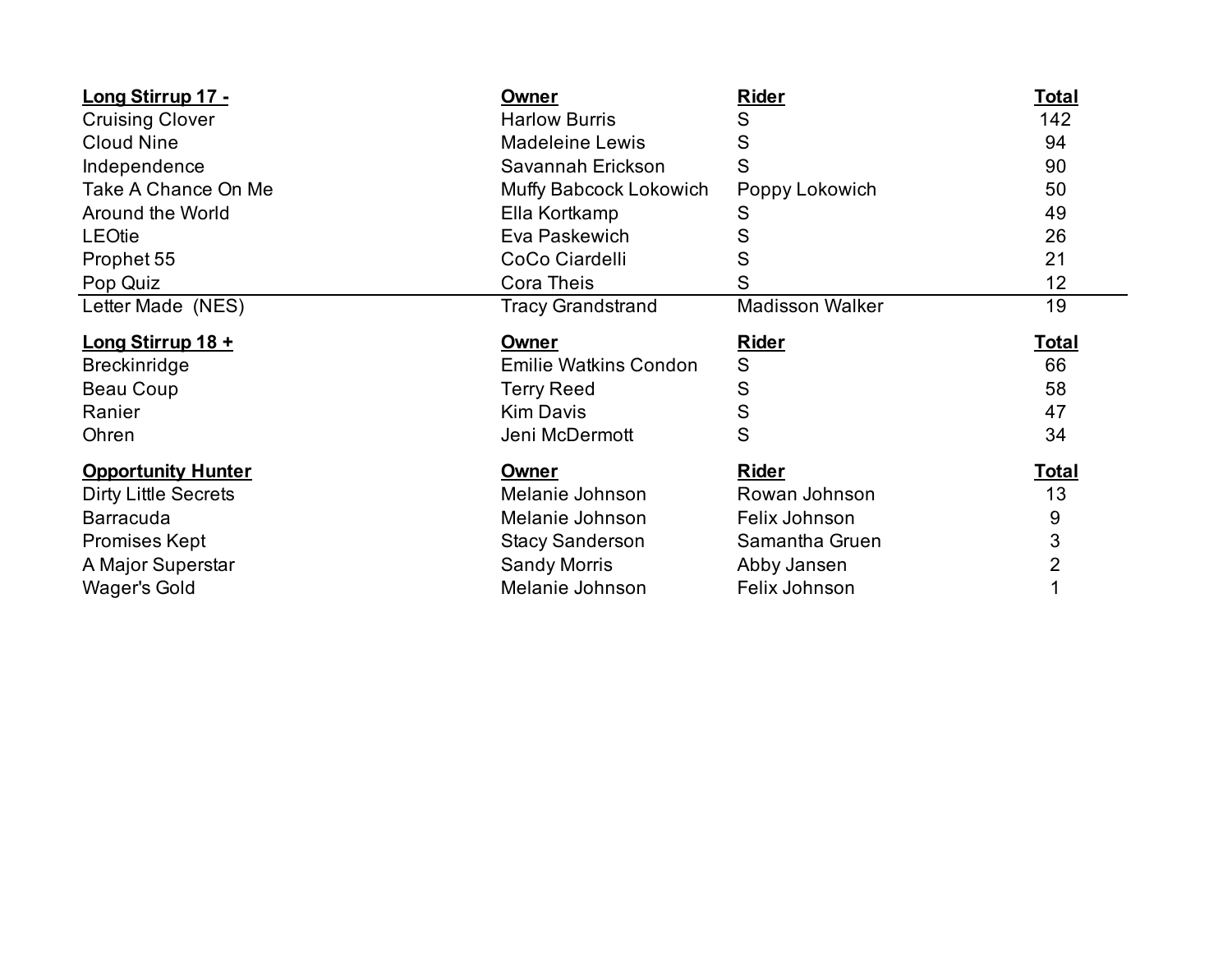| <b>Short Stirrup Working Hunter</b>    | <b>Owner</b>                       | <b>Rider</b>              | <b>Total</b>   |
|----------------------------------------|------------------------------------|---------------------------|----------------|
| Go For Baroque                         | Liz McCadden                       | Isabella McCadden         | 45             |
| Laced with Grace                       | Lucy Rofidal                       | S                         | 28             |
| Elite Honeybee                         | Wild Oak Farm                      | Paloma Garcia             | 25             |
| Cloud 9                                | <b>Madeleine Lewis</b>             | ${\mathsf S}$             | 23             |
| Good Night Moon                        | Kathryn Houge                      | S                         | 13             |
| Inside Out                             | Liz McCadden                       | <b>Isabella McCadden</b>  | 10             |
| Dakota Prairie Eagle                   | L. Kenyon-Schmidt                  | <b>Finleigh Schmidt</b>   | $\overline{7}$ |
| Posh (NES)                             | Reghan Brandt                      | Danielle Greeninger       | 20             |
| Quintessential (NES)                   | Lydia Beaver                       | S                         | 17             |
| <b>Riverdale's Finest (NES)</b>        | Lydia Beaver                       | S                         | 11             |
| <b>Low Jr / Amateur Working Hunter</b> | Owner                              | <b>Rider</b>              | <b>Total</b>   |
| <b>Black Tie</b>                       | Tammy Johnson                      | S                         | 94             |
| As Luck Would Have It                  | Spring Meadow Farm LLC Kaylyn Cody |                           | 91             |
| Social Butterfly                       | Lisa Brustman                      | S                         | 80             |
| <b>Bourbon Street</b>                  | Tammy Johnson                      | S                         | 64             |
| <b>Silent Partner</b>                  | <b>Marcy Tremblay</b>              | S                         | 30             |
| Leo Kress                              | <b>Talia Slovut</b>                | S                         | 23             |
| Clarimo X.I.V.(Clacks)                 | Tara Pradhan                       | S                         | 18             |
| <b>Lucky Charm</b>                     | <b>Beth Flaherty</b>               | S                         | 13             |
| <b>Kravitz E</b>                       | Sophie Rosenberg                   | S                         | 13             |
| Grandiose                              | <b>Annie Marvin</b>                | S                         | 11             |
| <b>Tell Me</b>                         | <b>Emily Oakey</b>                 | S                         | 8              |
| Quilato                                | <b>Becky Milliken</b>              | S                         | 5              |
| Trilogy                                | Abbie Leidig                       | S                         | 4              |
| Rockina                                | <b>Elyse Ctatney</b>               | S                         | 4              |
| <b>Happy Hour</b>                      | Muffy Babcock Lokowich             | Alex Lokowich             | $\overline{2}$ |
| <b>Masters Working Hunter</b>          | Owner                              | <b>Rider</b>              | <b>Total</b>   |
| <b>Gone Country</b>                    | <b>Betsy Kieffer</b>               | S                         | 84             |
| <b>D'Nunzio</b>                        | Melanie Johnson                    | S                         | 67             |
| Nasini Z (NES)                         | Lauren Woods                       | <b>Jeffery Tow Arnett</b> | 30             |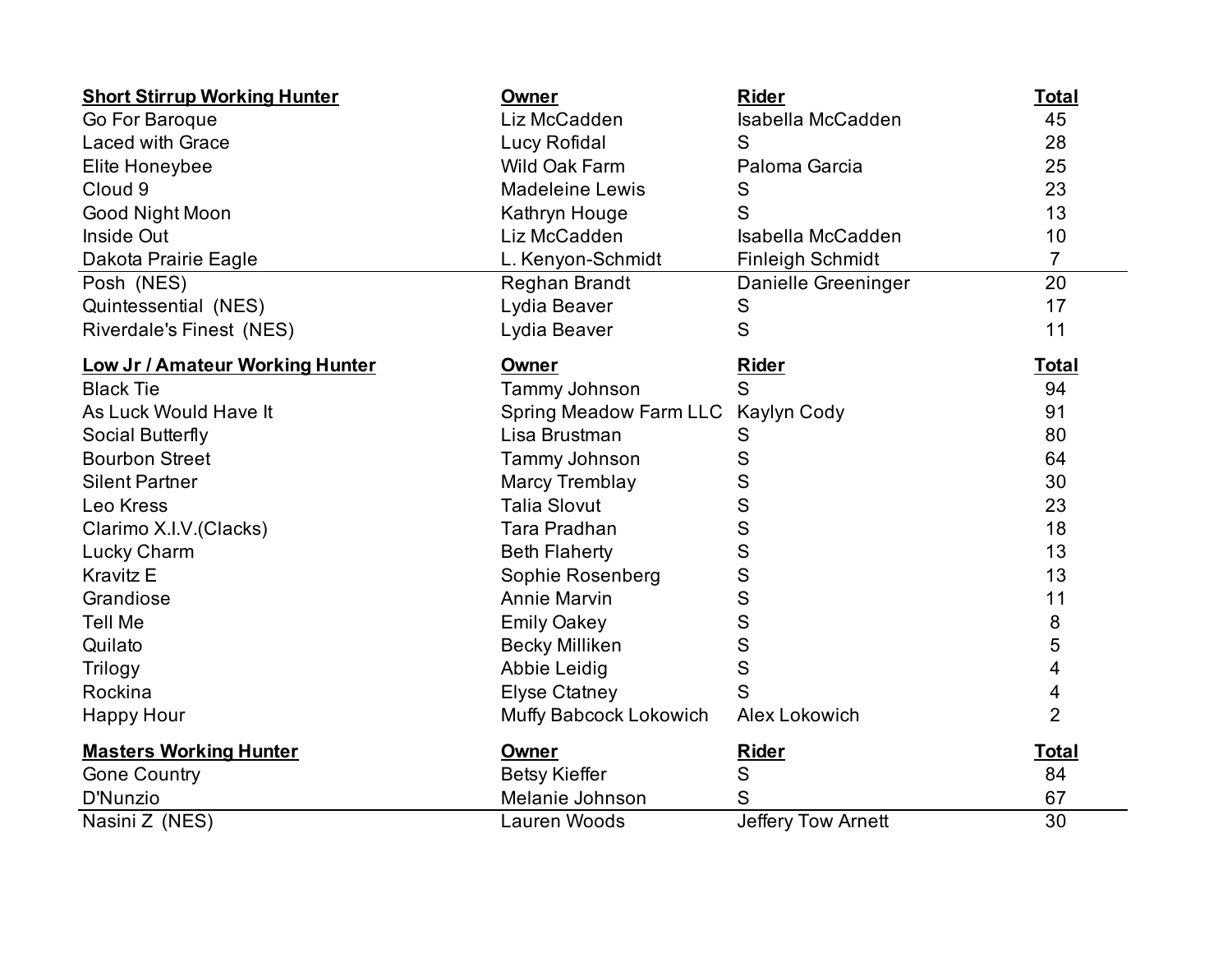| <b>Starter Hunter</b>              | <b>Owner</b>           | <b>Rider</b> | <b>Total</b>   |
|------------------------------------|------------------------|--------------|----------------|
| <b>Laced with Grace</b>            | Lucy Rofidal           | S            | 33             |
| Independence                       | Savannah Erickson      | S            | 28             |
| Meant to be Chocolate              | <b>Gail Brandt</b>     | Nora Huseth  | 21             |
| <b>Cloud Nine</b>                  | <b>Madeleine Lweis</b> | S            | 20             |
| C.I. Solaris                       | Joanna Theriault       | S            | 17             |
| Pop Quiz                           | <b>Cora Theis</b>      | S            | 16             |
| <b>Cruising Clover</b>             | <b>Harlow Burris</b>   | S            | 12             |
| Around the World                   | Ella Kortkamp          | S            | 3              |
| <b>USHJA Low Adult Hunter 2'6"</b> | Owner                  | <b>Rider</b> | Total          |
| <b>Walking In Memphis</b>          | Kristina Thakor        | S            | 52             |
| Hofmeister                         | <b>Greg Novak</b>      | S            | 50             |
| Presley                            | Ann Antonsen           | S            | 34             |
| Ohren                              | Jeni McDermott         | S            | 30             |
| Ranier                             | <b>Kim Davis</b>       | S            | 18             |
| Evita                              | <b>Sue Novak</b>       | S            | 17             |
| Quantum Leap                       | Anne Healey            | S            | 12             |
| D'Nunzio                           | Melanie Johnson        | S            | 6              |
| Worth Z Wait (NES)                 | Jean Laurent           | S            | $\overline{2}$ |
| Ikaan Z (NES)                      | <b>Chloe Pruitt</b>    | S            | 2              |
| Sir Demi (NES)                     | Gretchen Erpelding     | S            | $\overline{2}$ |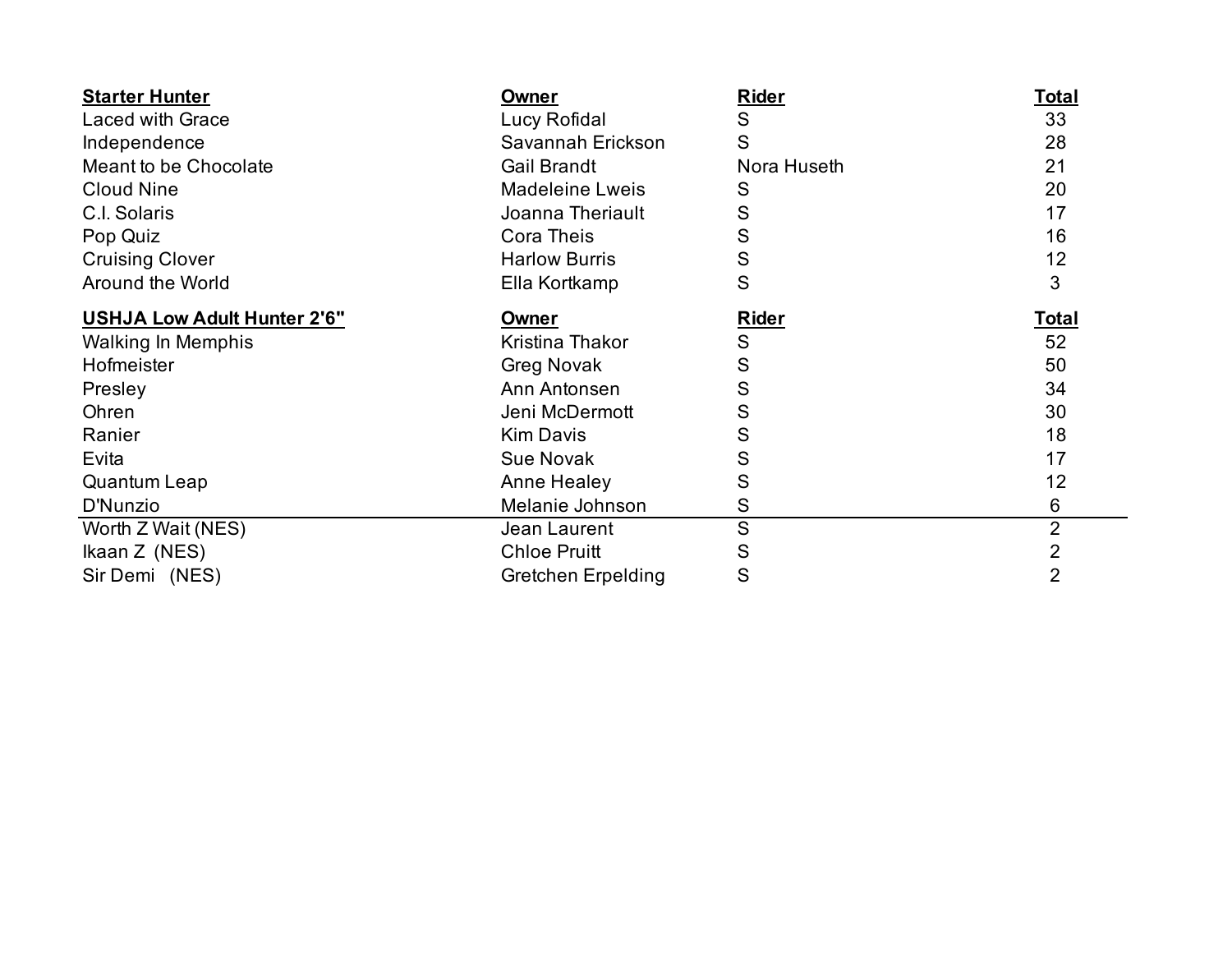| <b>USHJA Low Child Hunter 2'6"</b>     | <b>Owner</b>                 | <b>Rider</b>            | <b>Total</b>   |
|----------------------------------------|------------------------------|-------------------------|----------------|
| <b>Coral Lane</b>                      | <b>Mechlin Farm</b>          | <b>Ivy Lampert</b>      | 203            |
| Indenpendence                          | Savannah Erickson            | S                       | 100            |
| <b>LEOtie</b>                          | Eva Paskewich                | S                       | 27             |
| <b>Cruising Clover</b>                 | <b>Harlow Burris</b>         | S                       | 25             |
| <b>Cloud Nine</b>                      | <b>Madeleine Lewis</b>       | S                       | 23             |
| Roheryn                                | Stephanie Gardner            | Katelyn Yoch            | 22             |
| Prophet 55                             | CoCo Ciardelli               | S                       | 18             |
| Mackey                                 | Emma Eisenmann               | S                       | 17             |
| Crown Me                               | Nadia Kirschbaum             | S                       | 14             |
| Around the World                       | Ella Kortkamp                | S                       | 10             |
| Take A Chance on Me                    | Muffy Babcock Lokowich       | Poppy Lokowich          | 9              |
| Modern Love                            | <b>Gabrielle Lewis</b>       | S                       | 9              |
| <b>Billabong</b>                       | <b>Addison Detor</b>         | S                       | 6              |
| <b>Touch of Terrific</b>               | <b>Madisson Walker</b>       | $\mathsf S$             | 5              |
| Ali Kat                                | Raina Schultz                | S                       | $\overline{2}$ |
| <b>Barracuda</b>                       | Melanie Johnson              | Fiona Johnson           | $\overline{2}$ |
| <b>Modified Adult Hunter 2'9"</b>      | Owner                        | <b>Rider</b>            | <u>Total</u>   |
| Ingo Von Den Bisschop                  | Meegan Snyder                | S                       | 87             |
| Harvest Moon (aka Always A Big Choice) | Sarah Nelson                 | S                       | 83             |
| <b>High Time</b>                       | Patti Nelson                 | S                       | 69             |
| <b>Happy Hour</b>                      | Muffy Babcock Lokowich       | S                       | 55             |
| Evita                                  | <b>Sue Novak</b>             | S                       | 46             |
| <b>Quantum Leap</b>                    | <b>Anne Healey</b>           | S                       | 37             |
| Callaghen                              | Caitlin Andersen             | <b>Courtney Hieb</b>    | 29             |
| Breckenridge                           | <b>Emilie Watkins Condon</b> | S                       | 23             |
| Lucky Charm                            | <b>Beth Flaherty</b>         | S                       | 7              |
| Legendarby (NES)                       | Kendra Putzke                | $\overline{\mathsf{s}}$ | 6              |
| Moe Money Noe Problems (NES)           | Emma Orndorf                 | S                       | $\overline{2}$ |
| Ikaan Z (NES)                          | <b>Chloe Pruitt</b>          | S                       | 1              |